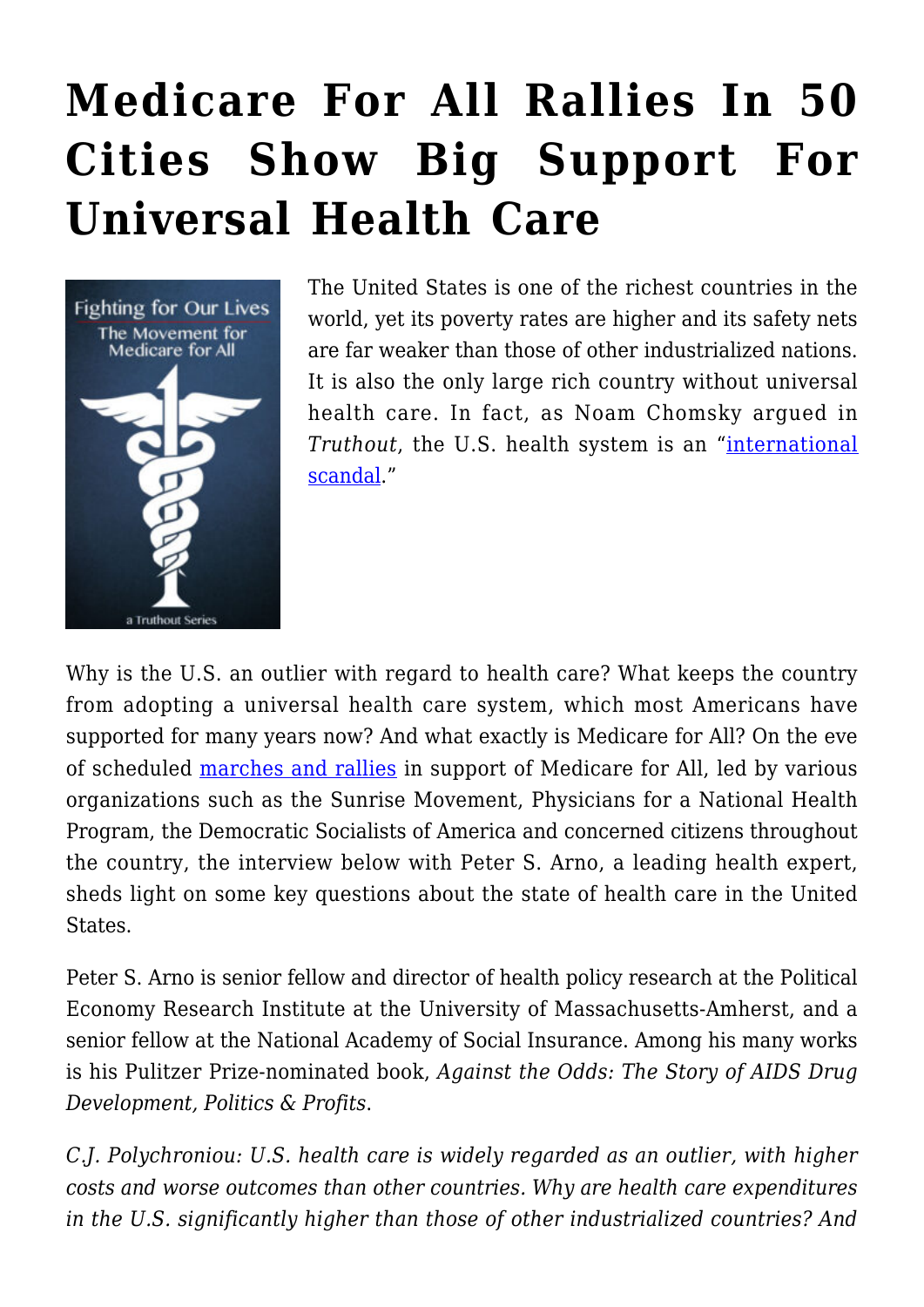*how do we explain poor health outcomes, including life expectancy, compared to most European nations?*

*Peter Arno*: The short answer as to why the U.S. has the highest health care expenditures in the world is simply that, unlike other developed countries, we exercise very few price constraints on our health care products and services, ranging from drugs, medical devices, physician and hospital services to private insurance products. On a broader level, the corporatization and profits generated from medical care may be the most distinguishing characteristics of the modern American health care system. The theology of the market, along with the strongly held mistaken belief that the problems of U.S. health care can be solved if only the market could be perfected, has effectively obstructed the development of a rational, efficient and humane national health care policy.

Despite the U.S.'s outsized spending on health care, its relatively poor health outcomes are beyond dispute. For example, in 2019[, the U.S. ranked 36th in the](https://data.oecd.org/healthstat/life-expectancy-at-birth.htm) [world in terms of life expectancy at birth](https://data.oecd.org/healthstat/life-expectancy-at-birth.htm) — behind Slovenia and Costa Rica, not to mention Canada, Japan and all the wealthy countries in Europe. This is not solely, as one might at first think, a function of [racial and ethnic health](https://www.ncbi.nlm.nih.gov/books/NBK425844/) [disparities](https://www.ncbi.nlm.nih.gov/books/NBK425844/), as dramatic as they are in the U.S. A recent [study](https://jamanetwork.com/journals/jamainternalmedicine/fullarticle/2774561) found that even white people living in the nation's highest-income counties often have worse health outcomes on infant mortality, maternal mortality, and deaths after heart attack, colon cancer and childhood leukemia than the average citizens of Norway, Denmark, and other wealthier countries.

The relatively poor health outcomes in the U.S. require a more nuanced explanation based on income, wealth and power inequalities. These factors drive inadequate and inequitable access to health care. But they also undermine many of the social determinants of health, particularly for poor and vulnerable populations, which fall largely outside the health care sector. These include, for example, higher income, access to healthy food, clean water and air, adequate housing, safe neighborhoods, etc.

## *Given the above facts, it's important to ask: Why doesn't the U.S. have universal health coverage?*

The simple answer is that the economic and political forces that profit greatly from the status quo are opposed to universal health coverage. It's certainly not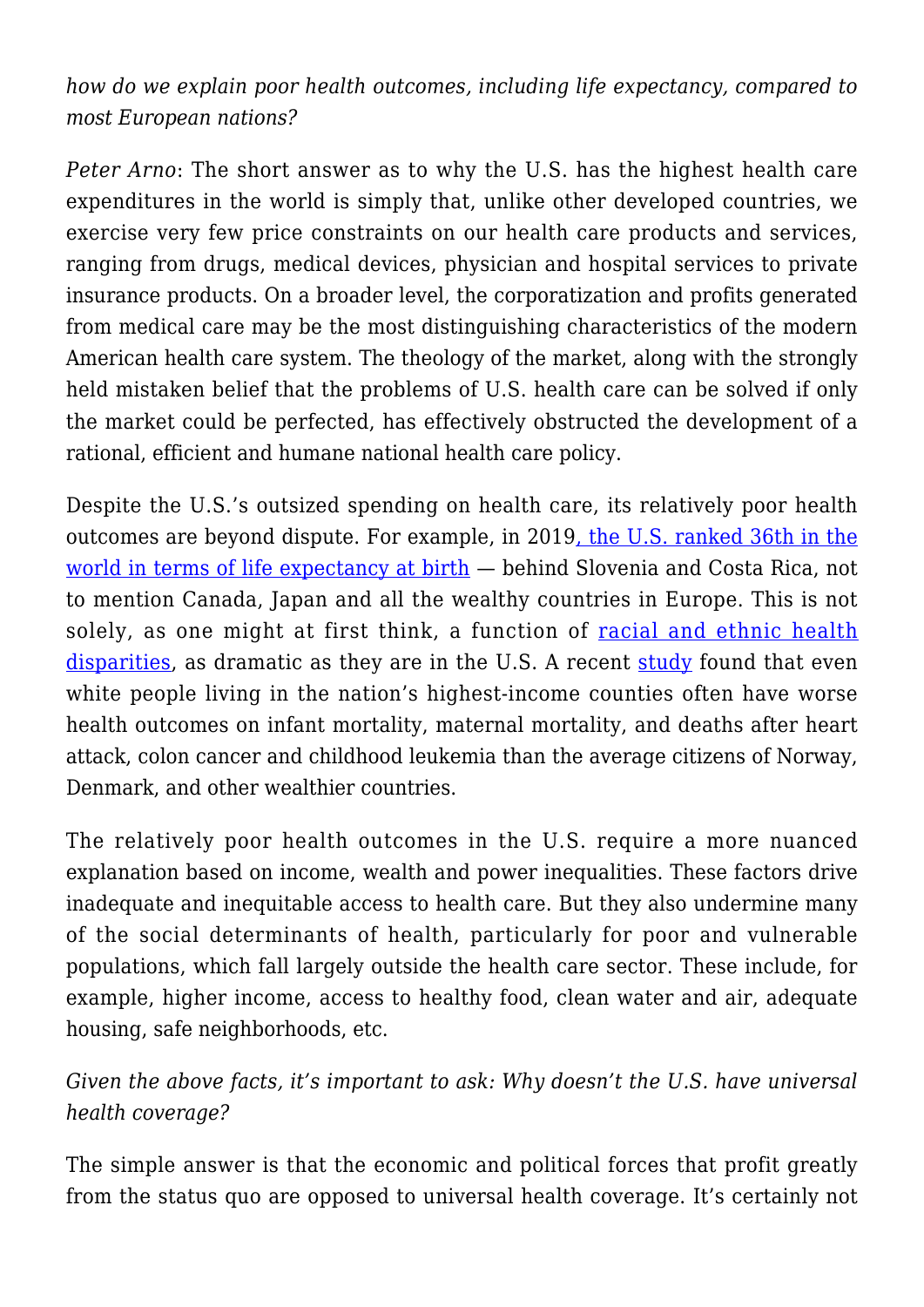too complicated to implement such a system — nearly every wealthy country in the world has figured out how it can be done. Many academics and pundits point to surveys indicating that Americans are fearful of change and are satisfied with the status quo, in particular with their employer-based health insurance (which covers more than 150 million workers and their families). In part, these attitudes are understandable. Most people are healthy and thus are not faced with the inequities and indignities that befall those who become ill and must deal with the private insurance industry and a dysfunctional health care system. Additionally, the true costs of health care are often hidden from workers who receive their insurance through jobs in which insurance premiums are automatically deducted from their paychecks. Even less well understood is the fact that we all [subsidize](https://www.cbo.gov/system/files/2019-05/55085-HealthCoverageSubsidies_0.pdf) [employers' contributions to workers' health insurance with more than \\$300 billion](https://www.cbo.gov/system/files/2019-05/55085-HealthCoverageSubsidies_0.pdf) [of our tax dollars](https://www.cbo.gov/system/files/2019-05/55085-HealthCoverageSubsidies_0.pdf) (employer contributions are not taxed but are considered a line item in the federal budget). But public sentiment is changing as [health care](https://files.kff.org/attachment/Report-Employer-Health-Benefits-Annual-Survey-2019) [expenditures continue to outpace earnings.](https://files.kff.org/attachment/Report-Employer-Health-Benefits-Annual-Survey-2019) Over the past 10 years, insurance premiums have risen more than twice as fast as earnings, while deductibles rose more than six times as fast. And the even more rapidly rising price of prescription drugs has particularly captured the [public's attention.](https://www.kff.org/health-costs/poll-finding/public-opinion-on-prescription-drugs-and-their-prices/) This is likely because [prescription drug prices rose by 33 percent](https://www.goodrx.com/blog/prescription-drugs-rise-faster-than-medical-goods-or-services/) between 2014 and 2020, [and the](https://jamanetwork.com/journals/jama/article-abstract/2734308) [average price of new cancer drugs now exceeds \\$100,000 per year.](https://jamanetwork.com/journals/jama/article-abstract/2734308) There is also an increasing public recognition of the massive and growing medical debt burden. One recent [study](https://www.nytimes.com/2021/07/20/upshot/medical-debt-americans-medicaid.html) estimated that nearly 1 out of 5 individuals in the U.S. collectively had \$140 billion worth of medical debt in collections in June 2020.

## *You have done outstanding research on the economics and politics of AIDS. How did your background in AIDS research shape your views on health care and social insurance?*

My background in AIDS research, which began in the mid-1980s as the epidemic exploded around the country, highlighted a central weakness of American health care — if you become ill and lose your job, you frequently lose your health insurance. Thus, at the point when you need it most, you lose access to health care. This was driven by the private health insurance profit-maximizing model, the reliance on employment-based insurance and the lack of recognition of health care as a human right. The Affordable Care Act provided some mitigation but, with tens of millions uninsured today, these issues are still with us.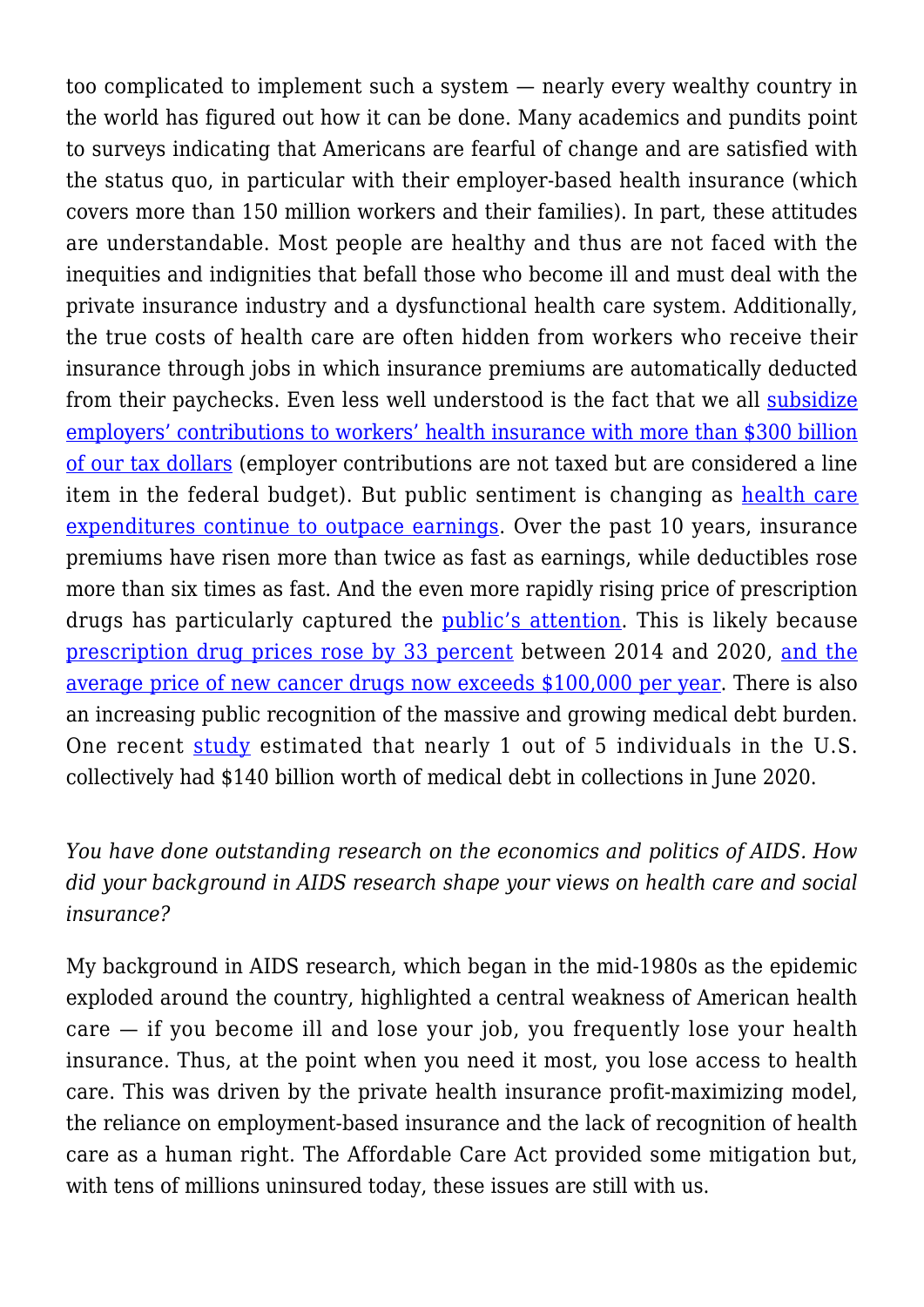Another dimension of American health care that came into sharper focus for me was the sheer power of dominant stakeholders, such as the pharmaceutical companies, to extract profits with little restraint. The clearest example of this is perhaps the relentless increase in drug prices, which one could argue began when the first AIDS drug, AZT, was marketed at \$10,000 per year in 1987; today we have cancer drugs sold at more than 10 times that price.

*Medicare for All is now gaining traction in the U.S. What exactly is Medicare for All and how would it work?*

The term "Medicare for All," as it is commonly known and described in congressional bills such as the Medicare for All Act of 2021 ( $H.R. 1976$ , which currently has 117 co-sponsors in the House of Representatives), is a short-hand expression for a universal, single-payer health care system. Essentially, this means that health care will be provided to all U.S. residents and a single payer the federal government — will pay all bills. The Act's summary states in part: *Among other requirements, the program must (1) cover all U.S. residents; (2) provide for automatic enrollment of individuals upon birth or residency in the United States; and (3) cover items and services that are medically necessary or appropriate to maintain health or to diagnose, treat, or rehabilitate a health condition, including hospital services, prescription drugs, mental health and substance abuse treatment, dental and vision services, and long-term care.*

*The bill prohibits cost-sharing (e.g., deductibles, coinsurance, and copayments) and other charges for covered services. Additionally, private health insurers and employers may only offer coverage that is supplemental to, and not duplicative of, benefits provided under the program.*

The "single payer" aspect of Medicare for All has several crucial virtues. First, it would do away with the thousands of private claim processes that currently exist to service the private insurance industry, thereby reducing an enormous amount of bureaucratic waste that is estimated to be in the [hundreds of billions of dollars](https://peri.umass.edu/publication/item/1127-economic-analysis-of-medicare-for-all) each year. At the same time, with the negotiating power given to the federal government, prices for pharmaceuticals, medical devices, and other medical expenditures could be brought under control. But most importantly, the singlepayer approach is the most realistic approach to providing health care to all Americans.